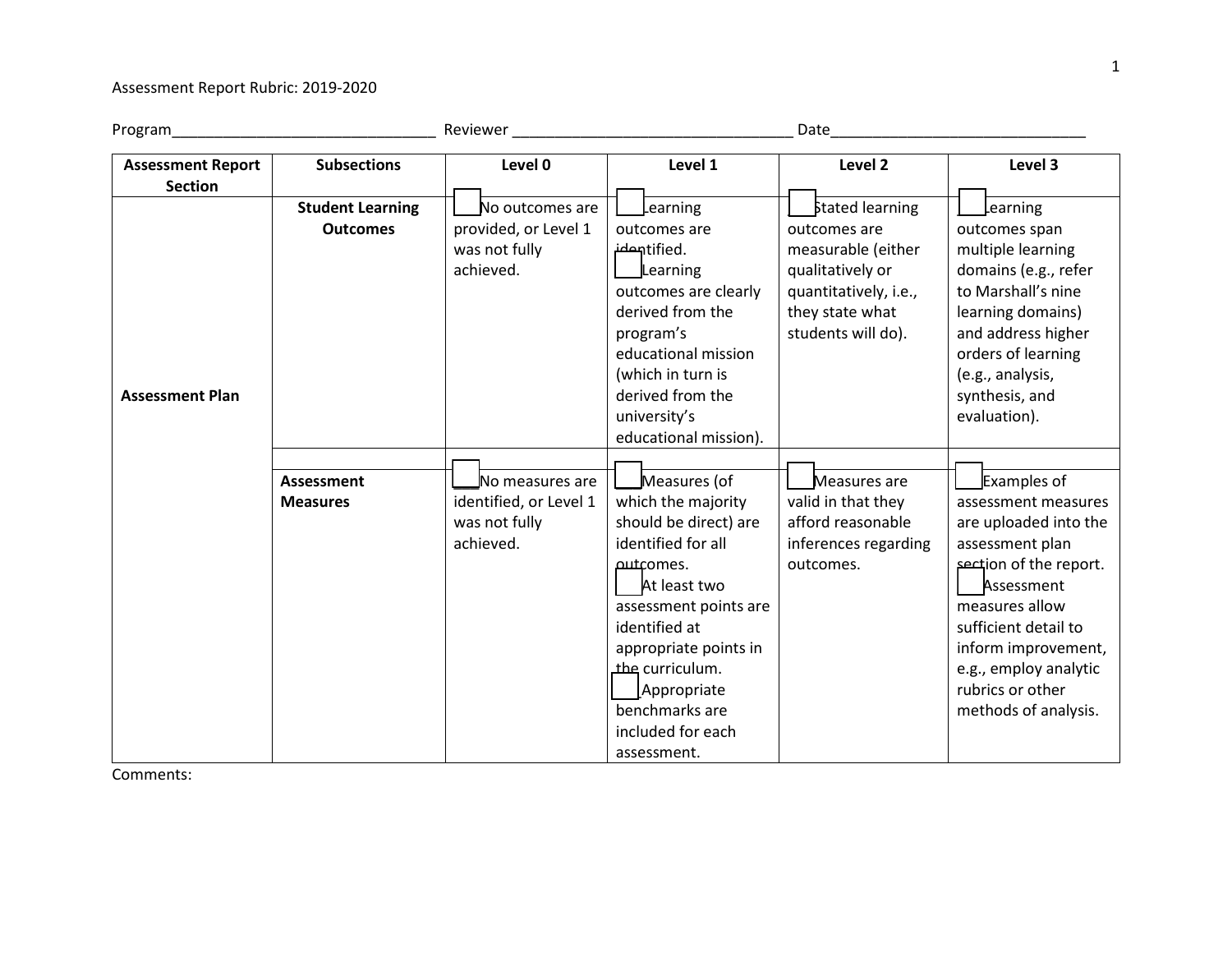| <b>Assessment Report</b>   | Level 0                                                      | Level 1                                                                               | Level <sub>2</sub>                                                                                                | Level 3                                                                                                                                                                                                                                                                                                                                   |
|----------------------------|--------------------------------------------------------------|---------------------------------------------------------------------------------------|-------------------------------------------------------------------------------------------------------------------|-------------------------------------------------------------------------------------------------------------------------------------------------------------------------------------------------------------------------------------------------------------------------------------------------------------------------------------------|
| <b>Section</b>             |                                                              |                                                                                       |                                                                                                                   |                                                                                                                                                                                                                                                                                                                                           |
| <b>Assessment Findings</b> | Results are not<br>reported, or Level 1 was<br>not achieved. | Assessment Results<br>are presented within the<br>context of specified<br>benchmarks. | Reported results are<br>derived from valid<br>assessment measures (of<br>which the majority should<br>be direct). | Evidence of how<br>results were determined<br>is uploaded into the<br>"findings" section of the<br>report.<br>Results are aggregated<br>and reported in detail<br>using analytic rubrics or<br>other appropriate tools<br>that allow detailed<br>analysis of students'<br>strengths and weaknesses<br>regarding the outcomes<br>assessed. |

Comments:

| <b>Assessment Report Section</b> | Absent                               | <b>Present</b>                               |
|----------------------------------|--------------------------------------|----------------------------------------------|
| <b>Action Plan</b>               | Action Plans, though needed, are not | Appropriate action plans are present, or     |
|                                  | present.                             | I the program has convincingly documented no |
|                                  |                                      | need for action plans.                       |

Comments: